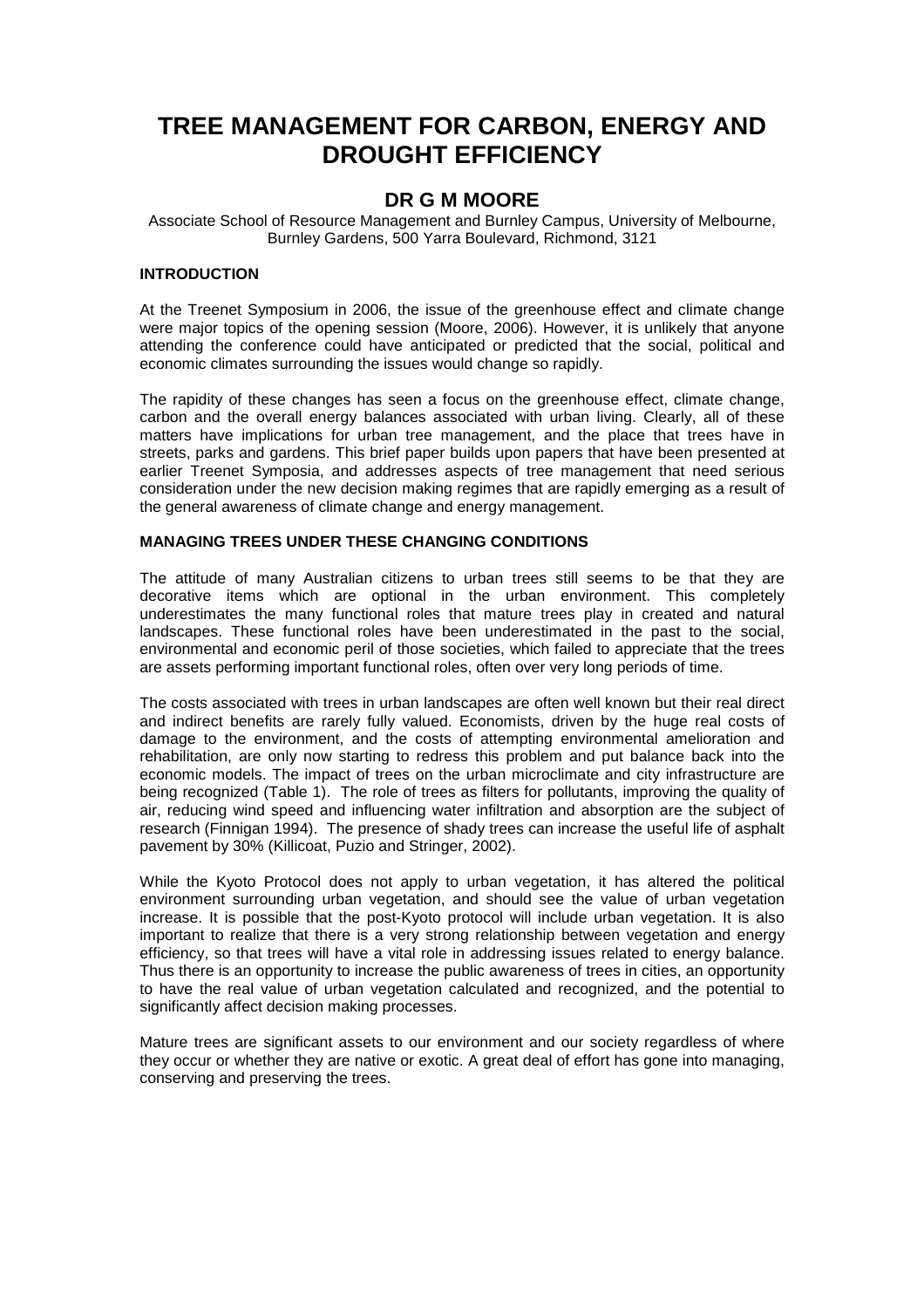Table 1: Climate and environmental values associated with mature trees (After Grey and Deneke, 1978: Anon, 1989: Harris, 1992: Finnigan, 1994, Moore, 1997)

| <b>Climate related values:</b>               | <b>Environmental values:</b>       |  |
|----------------------------------------------|------------------------------------|--|
| Shade<br>$\bullet$                           | Production of Oxygen               |  |
| Shelter from the wind<br>$\bullet$           | <b>Fixing of Carbon Dioxide</b>    |  |
| Thermal insulation<br>$\bullet$              | Reduced soil erosion               |  |
| Temperature modification<br>$\bullet$        | Improved edaphic environment<br>٠  |  |
| Reduction in glare<br>$\bullet$              | Protecting watersheds<br>٠         |  |
| Interception of rainfall<br>$\bullet$        | Ameliorating windflow<br>$\bullet$ |  |
| Humidification of the air<br>$\bullet$       | Improved air quality               |  |
| Filtration of polluted air<br>$\bullet$      | Altering ambient temperature       |  |
| Reduced water runoff<br>$\bullet$            | Noise abatement                    |  |
| Reduced stream turbidity<br>$\bullet$        | Wildlife habitat                   |  |
| Altered effective precipitation<br>$\bullet$ | Create ecosystems                  |  |

In the urban context of this conference, considerable human effort and time has been expended on the trees as well as a great deal of real energy in the form of fossils fuels that has underpinned their maintenance. There have also been significant water resources allocated to their growth and development. They are community assets in every sense of the word – society has invested resources in their establishment and management, and they have matured as assets and are now returning great and diverse benefits (Moore, 1997) to society in return.

# **TREES AND CARBON BALANCE**

Mature trees are significant sinks of carbon and sequester atmospheric carbon dioxide for very long periods of time. Should the trees die, the carbon which is the major element of their structure would be released to the atmosphere making matters significantly worse (Table 2). Using rounded estimates for the City of Melbourne (Moore, 2007), the masses involved were calculated. There are at least 100,000 mature trees in the inner city area alone, and each weighs approximately 100t. Of this weight about 80% is water, leaving about 20t of structural mass, of which about 50% or 10t is carbon. Thus there are about a million tonnes of carbon sequestered in these inner city trees alone, not to mention that sequestered by associated organisms.

Table 2: Carbon fixed in Urban trees in inner Melbourne.

| <b>Approximations used</b>                                                       | Value     |
|----------------------------------------------------------------------------------|-----------|
| Estimated number of trees in private and public open space in                    | 100,000   |
| inner Melbourne                                                                  |           |
| Average weight of whole tree, including above and below<br>ground components (t) | 100       |
| Water content (%) of tree (approximation)                                        | 80        |
| Dry matter mass of trees (%) (varies so conservative estimate)                   | 20        |
| Carbon content of dry matter (%) (varies so conservative<br>estimate)            | 50        |
| Amount of carbon sequestered in each tree (t)                                    | 10        |
| Total carbon sequestered in urban trees of inner Melbourne (t)                   | 1,000,000 |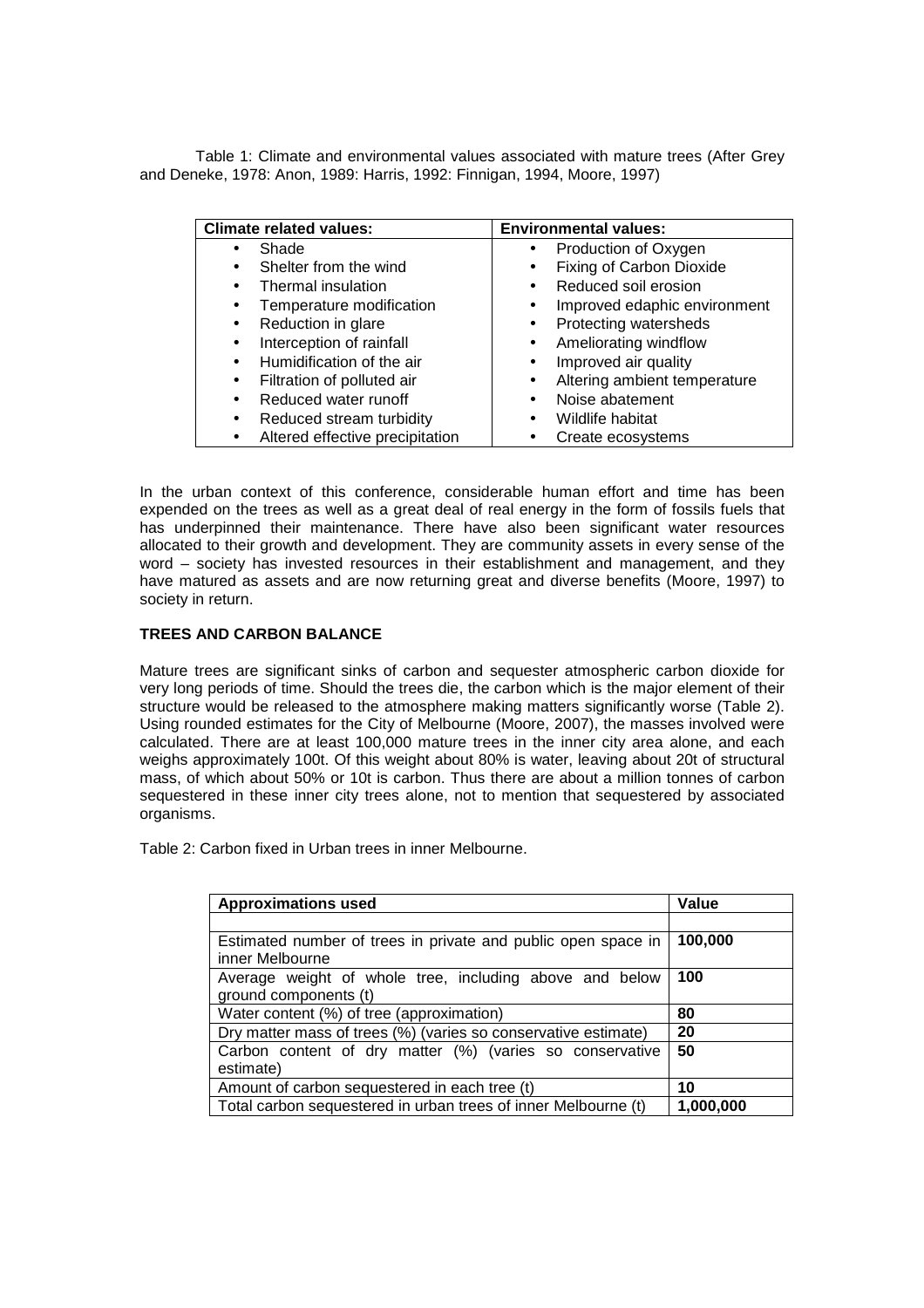If we take these calculations further, it can be calculated what effect pruning such mature trees for construction, or installation of utility services such as powerlines or communication cables, might have in terms of Carbon (Table 3). Different pruning regimes remove different proportions of the canopy, and so data for 30, 20 and 10% canopy reductions are shown.

Table 3: Carbon lost in pruning mature urban trees canopies.

| <b>Approximations used</b>                                   | <b>Value</b> |
|--------------------------------------------------------------|--------------|
|                                                              |              |
| Average weight of whole tree, including above and below      | 100          |
| ground components (t)                                        |              |
| Amount of carbon sequestered in each tree (t)                | 10           |
| Amount of carbon sequestered in the canopy of each tree (t)  | 5            |
| Amount of carbon lost if 30% of canopy pruned from each tree | 1.5          |
| (t)                                                          |              |
| Amount of carbon lost if 20% of canopy pruned from each tree | $\mathbf 1$  |
| (t)                                                          |              |
| Amount of carbon lost if 10% of canopy pruned from each tree | 0.5          |
|                                                              |              |

Given that pruning contracts and operations managed by local governments usually involve hundreds or perhaps even thousands of trees, it is worth estimating overall carbon losses for 100 trees (Table 4). Furthermore, if you value carbon at AUD\$10.00 per tonne, the significance of the losses becomes clearer. When these values are considered it becomes apparent that they could affect the economic value of pruning as a management tool, and could see the rapid move to underground services. This is especially so when costs for 3 and 5 year pruning cycles are calculated.

Table 4: Carbon lost and its value for pruning 100 mature urban trees canopies.

| <b>Approximations used</b>                                      | Value   |
|-----------------------------------------------------------------|---------|
|                                                                 |         |
| Amount of carbon lost if 30% of canopy pruned for 100 trees (t) | 150     |
| Amount of carbon lost if 20% of canopy pruned for 100 tree (t)  | 100     |
| Amount of carbon lost if 10% of canopy pruned for 100 tree (t)  | 50      |
| Value of 1tonne of carbon \$AUD                                 | 10      |
| Value of carbon pruned from 100 trees when 30% pruned           | 1500.00 |
| (AUD\$)                                                         |         |
| Value of carbon pruned from 100 trees when 20% pruned           | 1000.00 |
| (AUD\$)                                                         |         |
| Value of carbon pruned from 100 trees when 10% pruned           | 500.00  |
| (AUD\$)                                                         |         |

It should be noted that similar calculations can be applied to root damage and loss when roots are severed for construction and utility installation. Clearly, installation of underground services must be done in a way that does not damage or remove root mass. Similarly, research could reveal the extent of root loss due to compaction and waterlogging and the loss of carbon that results. Its economic impact could then be calculated.

The calculations above have involved the deliberate use of conservative estimates so that there can be no accusations of inflating values to serve the arguments in favour of urban trees. There are many algorithms that can be used for carbon calculations, including those available from the Australian Greenhouse Office, and most of these will give a higher carbon value than the calculations above. It should also be noted that there is growing evidence that there has been a general and significant undervaluation of carbon fixed below ground by mycorrhizae and the other microbes associated with plant root systems. In short, values for tree related carbon are likely to be considerably higher than any of the algorithms currently in use have so far revealed.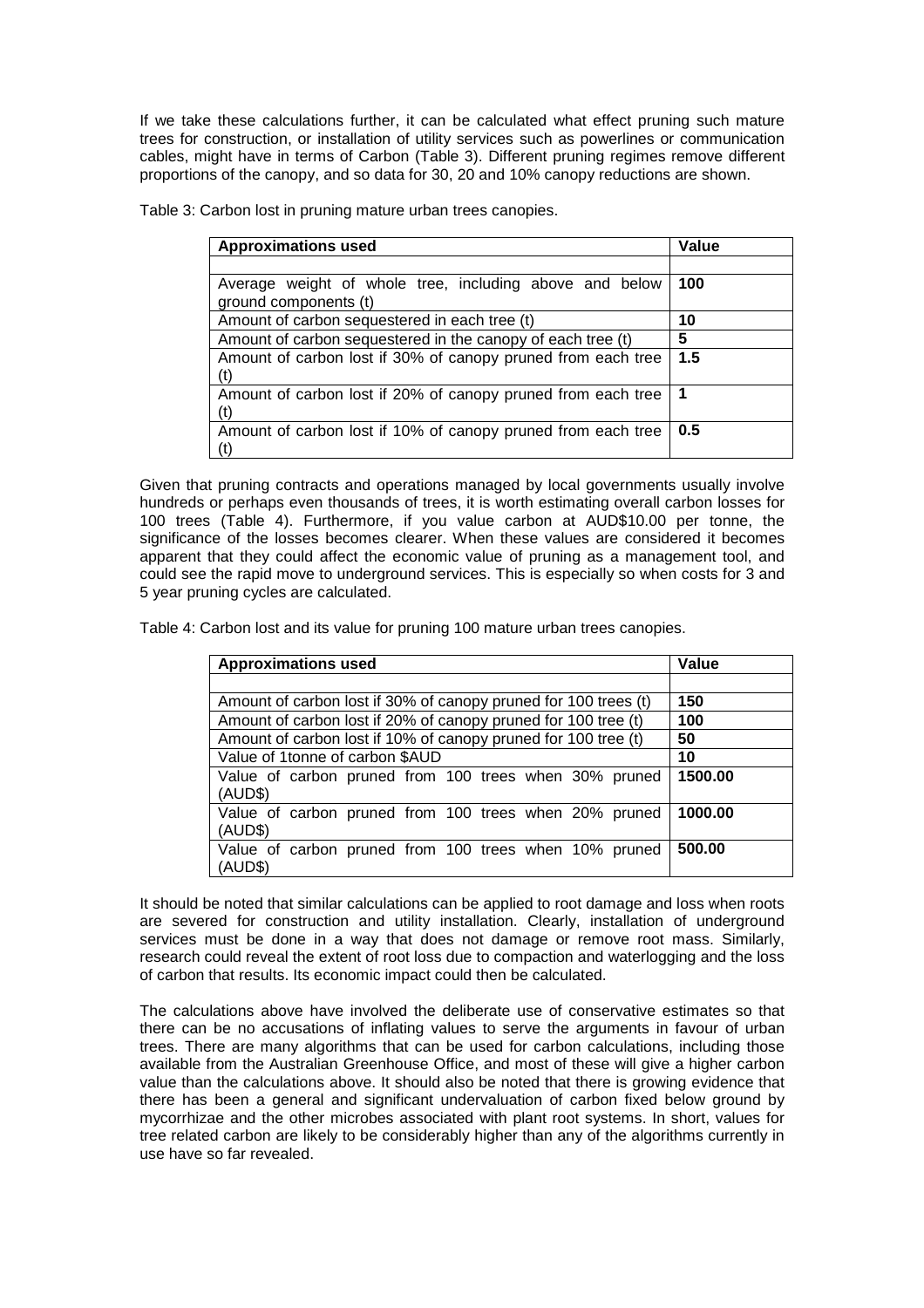## **DROUGHT AND CHANGED WEATHER PATTERNS**

The current drought that has affected the south eastern part of Australia is unprecedented over the period for which we have data. The current drought has not been of the type described as acute, like that of 1983, but has been a chronic drought with below average rainfall month after month, and year after year. It is not known whether this drought is a part of a regular natural pattern that occurs over a longer period of time. It might be the one in five hundred year or perhaps the once in a millennium drought for example, but current meteorological data are too recent to reveal such patterns.

There has been huge public interest in efficient and effective water use and conservation. Restrictions to water use have been applied to urban gardens, parks and streetscapes and these have placed the vegetation under considerable stress. There have been debates about whether trees –native or exotic- should be irrigated over the summer, and suggestions that perhaps the drought should take its course and consequently trees could be left to die. This is neither asset nor environmental management! Our knowledge of trees and particularly their root biology can be applied to effective and efficient management practices (Table 5).

Table 5: Tree management imperatives at times of drought and climate change

- Since absorbing roots are near the soil surface, use this in management
- Plant trees in large mulched beds
- Mulch of any type is beneficial, but organic mulches have much to offer
- Large old trees must use significant amounts of water
- A few irrigations over summer will see trees through the driest periods of the year
- Focus on younger trees so that there are new generations of trees for the future
- Select trees wisely for the particular landscape role that is intended
- Consider water efficiency as part of any urban tree management program

Mature trees will have a significant place in urban landscapes of the future and they must be managed to ensure that they remain healthy and fulfill the full potential of their lifespans. Through recognizing tree structure, appropriate space must be provided for their canopies and root systems. This will reduce human interference with root systems in particular, leading to healthier, longer lived trees and lowered maintenance costs. Larger spaces to accommodate trees must be a part of sustainable urban design. Use of mulch cannot be an afterthought, which often leads to an eyesore, but rather must be an integral part of proper design. The needs of trees will be provided for in a way which is incorporated into the design of urban landscapes, so that the right much will be used and it will be integral to the ambience of the landscape.

As climate changes, the impact of vegetation on stormwater runoff could save billions of dollars in infrastructure costs to Australia's cities. It is not economically possible to retrofit larger drains and alter the levels at which they enter waterways, but trees not only hold rainwater on their canopies, but through transpirational water use reduce water entering drains significantly. Estimates suggest that trees may hold up to 40% of the rain water that impacts on them, and that as little as 40% of water striking trees may enter drains. Furthermore, the root systems may act as effective biofilters in improving the quality of the storm water before it enters watertables or river systems (Denman 2006).